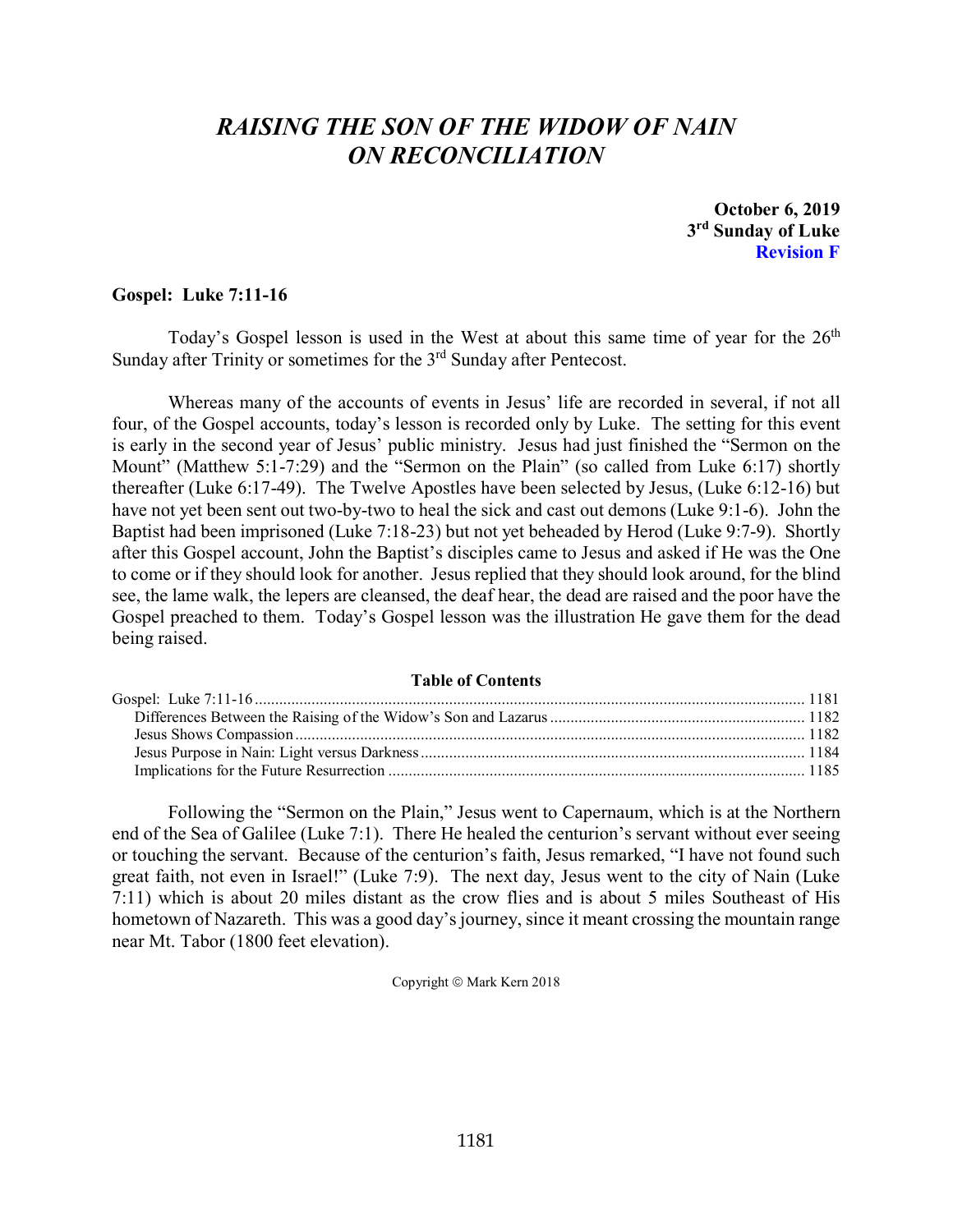#### <span id="page-1-0"></span>**Differences Between the Raising of the Widow's Son and Lazarus**

As Jesus arrived outside Nain, accompanied by a large crowd, He encountered a funeral procession coming out of the city. Carried in an open coffin in the procession was the body of the only son of a widow. The funeral procession also had a large crowd, and the widow was openly weeping.

From the events described in Luke, it appears that the widow of Nain was not well off financially. First, the dead man was being carried in an open coffin (Luke 7:14). Secondly, when Jesus spoke to him, "Young man, I say to you, arise" (Luke 7:14), he sat up and began to speak immediately. There was no need to "unbind him" as was necessary for Lazarus when he was raised (John 11:44). This is because Lazarus and the Lord Himself were given a rich man's burial. For example, Nicodemus and Joseph of Arimathea bound Jesus' body with strips of linen mixed with 100 pounds of myrrh and aloes, creating a mummy or cocoon (John 19:39-40). This is why Peter and John believed He was risen as soon as they saw the burial clothes; the mummy was empty and undisturbed; Jesus rose right through the burial wrappings.

For the son of the widow of Nain, there were no burial wrappings like Lazarus or Jesus. He was being carried to a pauper's grave. These circumstances put the widow in very difficult financial straits. Under Mosaic Law, no special provisions were made for widows (except for a share of the triennial third tithe) because the oldest son – who had the birthright or extra share of the property – had the duty to provide for her. This is why Jesus asked His second cousin John to care for His mother just before He died (John 19:26-27). In addition, the Scribes and Pharisees of that day were well known to foreclose on widows' houses when the poverty-stricken widows ran out of money (Matthew 23:14).

# <span id="page-1-1"></span>**Jesus Shows Compassion**

Of the three people Jesus is recorded as raising from the dead: Lazarus (John 11:38-45), Jairus' daughter (Mark 5:21-24, 35-43) and the widow's son, in each case there is implied a considerable amount of compassion of Jesus toward the bereaved. In Lazarus' case, Jesus, Himself, wept (John 11:35). In Jairus' case, Jairus "begged Jesus earnestly, saying 'My little daughter lies at the point of death. Come lay Your hands on her, that she may be healed, and she will live"" (Mark 5:23). However, she died before Jesus arrived. In the case of the widow's son, Jesus came to the funeral procession uninvited, for "He had compassion on her" (Luke 7:15).

The above three cases represent three different stages of death. Jairus' daughter had just died and was still lying on her bed (Mark 5:40). The widow's son had died recently and was being carried to his grave (Luke 7:12). Lazarus had been dead four days and was beginning to decompose (John 11:39).

When the Lord saw the widow, He had compassion on her, raised her son from the dead and presented him to his mother. The response of both large crowds was one of being seized with fear glorifying God and saying, "A great prophet has risen up among us," and "God has visited His people" (Luke 7:16). Word of this event spread throughout Judea and all the surrounding neighborhood, including Nazareth (Luke 7:17).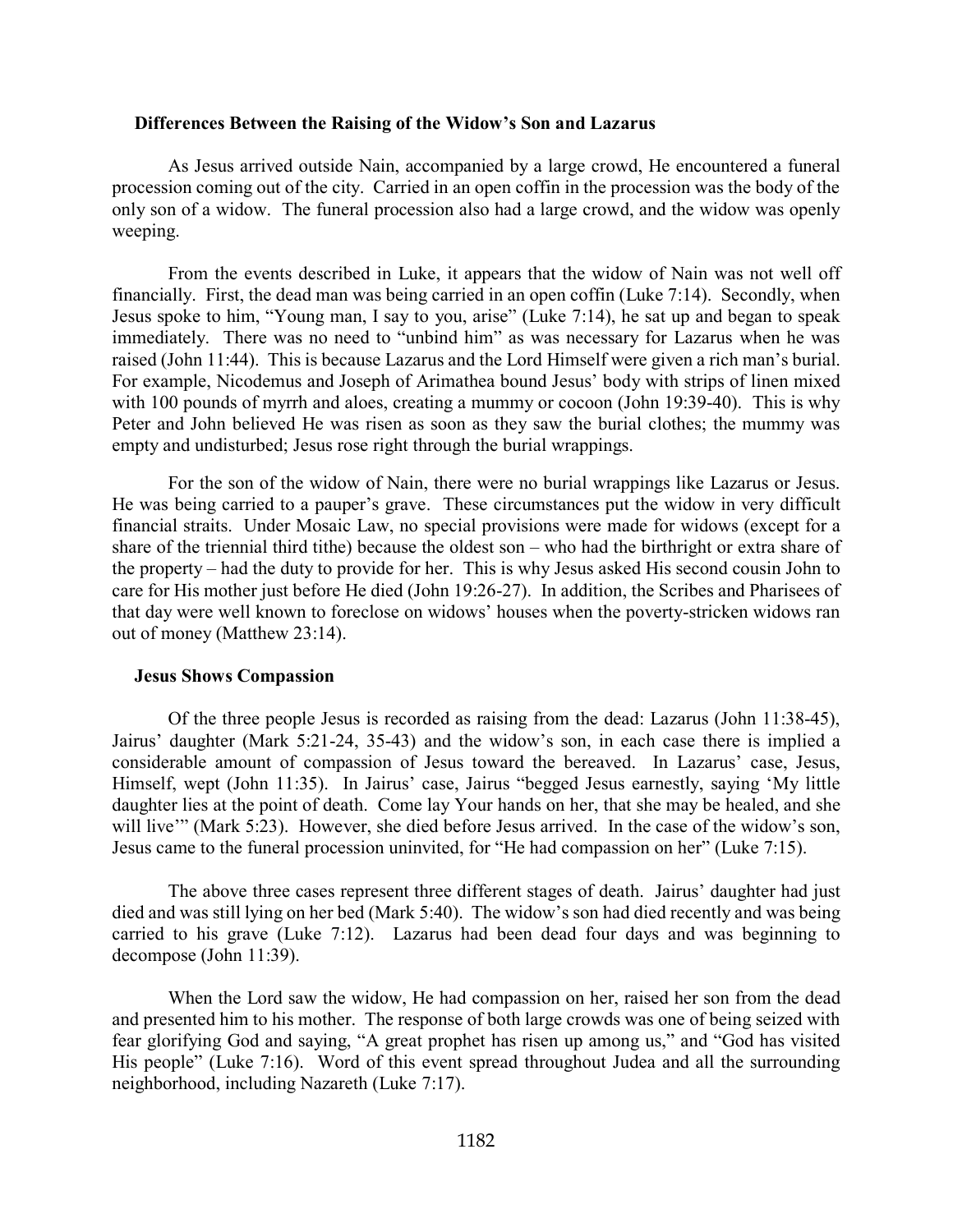Gregory of Nyssa wrote<sup>[1](#page-2-0)</sup> about how difficult the death of her son was for the widow of Nain. Her son was just at the age of marriage, where he would take care of her in her old age, along with her grandchildren. Now she has no one to do that. She was prolonging her lament over him, lengthening her mourning, filling up her sorrow. And then Jesus came over unexpectedly!

"The Scripture tells us of a city called Nain in Judaea: a widow there had an only child, no longer a child in the sense of being among boys, but already passing from childhood to man's estate; the narrative calls him 'a young man'. The story conveys much in few words: the very recital is a real lamentation: the dead man's mother, it says, 'was a widow'. Notice the weight of her misfortune, how the text briefly sets out the tragedy of her suffering! What does the phrase mean? That she had no more hope of bearing sons, to cure the loss she had just sustained in him who had departed; for the woman was a widow. She had not in her power to look to another instead of to him who was gone; for he was her only child; and how great a grief is here expressed anyone may easily see who understands natural feelings. Him alone she had known in travail; him alone she had nursed at her breast; he alone made her table cheerful, he alone was the cause of brightness in her home, in play, in work, in learning, in gaiety, at processions, at sports, at gatherings of youth. He alone was all that is sweet and precious in a mother's eyes. Now at the age of marriage, he was the stock of her race, the shoot of its succession, the staff of her old age. Moreover, even the additional detail of his time of life is another lament. He who speaks of him as 'a young man' tells of the flower of his faded beauty, speaks of him as just covering his face with down, not yet with a full thick beard, but still bright with the beauty of his cheeks. What then, were his mother's sorrows for him? How would her heart be consumed as it were with a flame; how bitterly would she prolong her lament over him, embracing the corpse as it lay before her, lengthening out her mourning for him as far as possible, so as not to hasten the funeral of the dead, but to have her fill of sorrow! The narrative does not pass this by; for Jesus 'when He saw her', it says, 'had compassion'. 'Jesus came and touched the bier; and they that bore him stood still'; and He said to the dead, 'Young man, I say unto thee, arise'. 'and He delivered him to his mother alive' (Luke 7:12- 15). Notice that no short time had intervened since the dead man had entered upon that state, he was all but laid in the tomb; the miracle wrought by the Lord is greater than that for Jairus' daughter (Mark 5:22-43), since the widow's son had been dead longer, though the command is the same."

Ambrose of Milan pointed out<sup>[2](#page-2-1)</sup> how God is moved by our tears and the weeping of the saints draws the mercy of God to them. This happened for the widow of Nain, Peter for Dorcas and Peter after his denial. By mourning over our sins, we shut the door against fresh ones.

"Let the Church, our Mother, weep for you, and wash away your guilt with her tears; let Christ see you mourning and say, 'Blessed *are* those who mourn, for they shall be comforted' (Matthew 5:4). It pleases Him that many should entreat for one. In the Gospel, too, moved by the widow's tears, because many were weeping for her, He raised her son. He heard Peter more quickly when He raised Dorcas, because the poor were mourning over the death of the woman (Acts 9:39).

<span id="page-2-0"></span><sup>1</sup> Gregory of Nyssa, On the Making of Man, Philosophical Works, III, xxv, 10.

<span id="page-2-1"></span><sup>2</sup> Ambrose of Milan, Two Books Concerning Repentance, II, x, 92.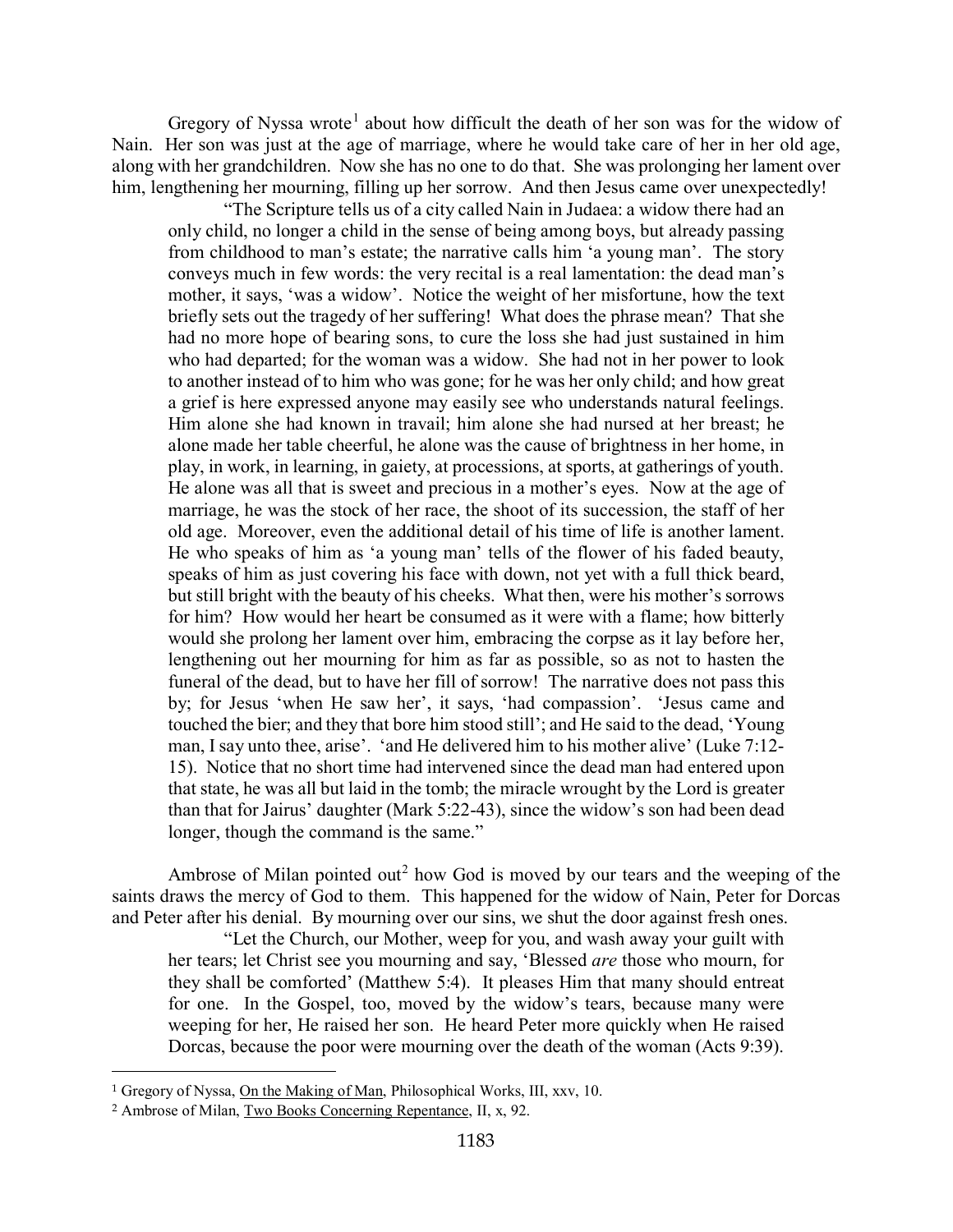He also forthwith forgave Peter, for he wept most bitterly (Luke 22:62). And if you weep bitterly Christ will look upon you and your guilt shall leave you. For the application of pain does away with the enjoyment of the wickedness and the delight of the sin. And so, while mourning over our past sins we shut the door against fresh ones, and from the condemnation of our guilt there arises as it were a training in innocence."

Ephraim the Syrian concurred<sup>[3](#page-3-1)</sup> and said, "If I thus suffer for the departure of him, the youth who was restored to life, blessed is He Who had compassion on the widow; in her only son He gave peace to her dwelling that had been made desolate.

This account in Luke is very similar to one that occurred during the life of the prophet Elijah. Elijah had prophesied that there would be no rain for 3 ½ years (1 Kings 17:1, 18:1, Luke 4:25). During most of that period, he lived in Zarephath (just south of Sidon) in an upper room at the house of a widow who had one young child (1 Kings 17:9-10). The widow was expecting to starve to death due to the famine (1 Kings 17:12), but Elijah saw to it that the jar of flour and the jar of oil never ran out (1 Kings 17:16). Near the end of the 3 ½ years, the widow's son died, and Elijah raised him from the dead (1 Kings 17:17-2[4](#page-3-2)). According to tradition<sup>4</sup>, the widow's son was Jonah the prophet, whose three days in the belly of the sea monster prophesied about the Lord's death and resurrection.

## <span id="page-3-0"></span>**Jesus Purpose in Nain: Light versus Darkness**

With this background in mind, it was no accident that Jesus went to Nain at this time. A few months earlier, He quoted the above account about Elijah to people in the synagogue of Nazareth (5 miles away) in response to their unbelief (Luke 4:24-26). This made them so angry that they tried to throw Him off a cliff (Luke 4:28-30). They had wanted him to do in Nazareth what He had done in Capernaum (Luke 4:23), but Jesus said that "no prophet is accepted in His own country" (Luke 4:24), and He could do few miracles there (Mark 6:1-6). The response of the people of Nain was quite the opposite. This is a very interesting comparison. Even the Son of God can be limited in His performing of miracles depending on the faith of the people present. Why? In His mercy, He is reluctant to bring increasing judgment on them for rejecting Him.

Comparing Nain with Nazareth is a study in light versus darkness. John Chrysostom calls<sup>[5](#page-3-3)</sup> death and error, darkness:

"For the light which our physical eyes see does not shine in darkness but apart from it; but the preaching of Christ has shown forth in the midst of prevailing error, and made it disappear. And He, by enduring death, has so overcome death that He has restored those already held by it".

<span id="page-3-1"></span><sup>3</sup> Ephraim the Syrian, Nisibene Hymns, 37, 7.

<span id="page-3-2"></span><sup>4</sup> Nickolai Velimirovic, The Prologue from Ochrid, Lazarica Press, Birmingham, 1986, September 22. https://oca.org/saints/lives/2018/09/22.

<span id="page-3-3"></span><sup>5</sup> John Chrysostom, Homilies on John, V, 3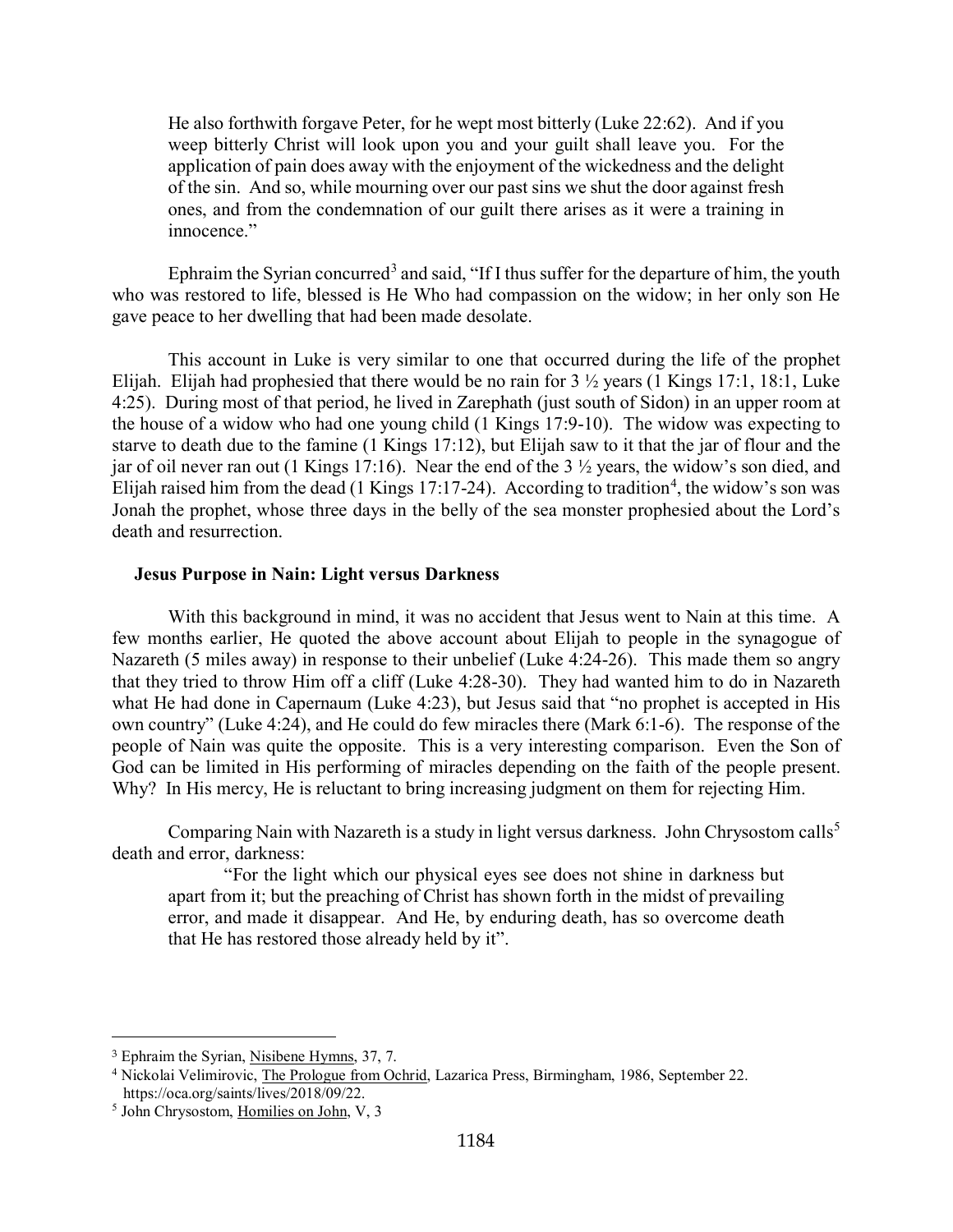Nazareth's response to One who had grown up in their midst was to try to throw Him off a cliff; that's darkness trying to overcome the Light. Nain's response was to receive Him as a great prophet; that's darkness disappearing when the Light arrives.

Theophylact of Ochrid stated<sup>[6](#page-4-1)</sup> that one can make an analogy between the widow and our soul, the dead son and our mind, the body of the dead son and a tomb. The mind, which is dead, is being carried outside the heavenly Jerusalem; but Christ's touch raises him from the tomb of sin.

"You may also understand the widow to mean the soul, which has suffered the loss of its husband, the Word of God, which sows the good seed. The son of such a widow is the mind, which is dead and is being carried outside the city; that is outside the heavenly Jerusalem, which is the land of the living. The Lord then takes pity and touches the bier. The bier which carries the dead body. The body is like a tomb. Having touched the body, the Lord then raises the mind, restoring its youth and vigor. After the young man, meaning the mind, has sat up, raised from the tomb of sin, he will begin to speak, that is, to teach other. For while he is in the grip of sin, he cannot speak or teach: who would believe him?"

### <span id="page-4-0"></span>**Implications for the Future Resurrection**

Irenaeus of Lyons stated<sup>[7](#page-4-2)</sup> that the raising of the widow's son and Lazarus demonstrates for us the coming resurrection at the Last Day. They both rose in the same body that had died. The Lord prefigures eternal things by temporal things; He is able to extend life to His handiwork; this shows that His words concerning its future resurrection may also be believed.

"The deceased daughter of the synagogue ruler; the widow's dead son, who was being carried out to burial near the gate of the city; and Lazarus, who had lain four days in the tomb — in what bodies did they rise again? In those same, no doubt, in which they had also died. For if it were not in the very same, then certainly those same individuals who had died did not rise again. For Luke says, 'Then Jesus came and touched the open coffin, and those who carried *him* stood still. And He said, "Young man, I say to you, arise". So, he who was dead sat up and began to speak. And He presented him to his mother' (Luke 7:14-15). Jesus called Lazarus 'with a loud voice, "Lazarus, come forth!" And he who had died came out bound hand and foot with graveclothes, and his face was wrapped with a cloth. Jesus said to them, "Loose him, and let him go"' (John 11:43-44). This was symbolical of that man who had been bound in sins. Therefore, the Lord said, 'Loose him, and let him go'. Therefore, those who were healed were made whole in those members which had in times past been afflicted. The dead rose in the identical bodies, their limbs and bodies receiving health; they were given that life which was granted by the Lord, who prefigures eternal things by temporal things. He shows that it is He who is Himself able to extend both healing and life to His handiwork, that His words concerning its future resurrection may also be believed. So also at the end,

<span id="page-4-1"></span><sup>6</sup> Theophylact of Ochrid, Explanation of the Gospel of Luke, Chrysostom Press, House Springs, Mo, 1997, p. 74.

<span id="page-4-2"></span><sup>7</sup> Irenaeus of Lyons, Against Heresies, V, xiii, 1.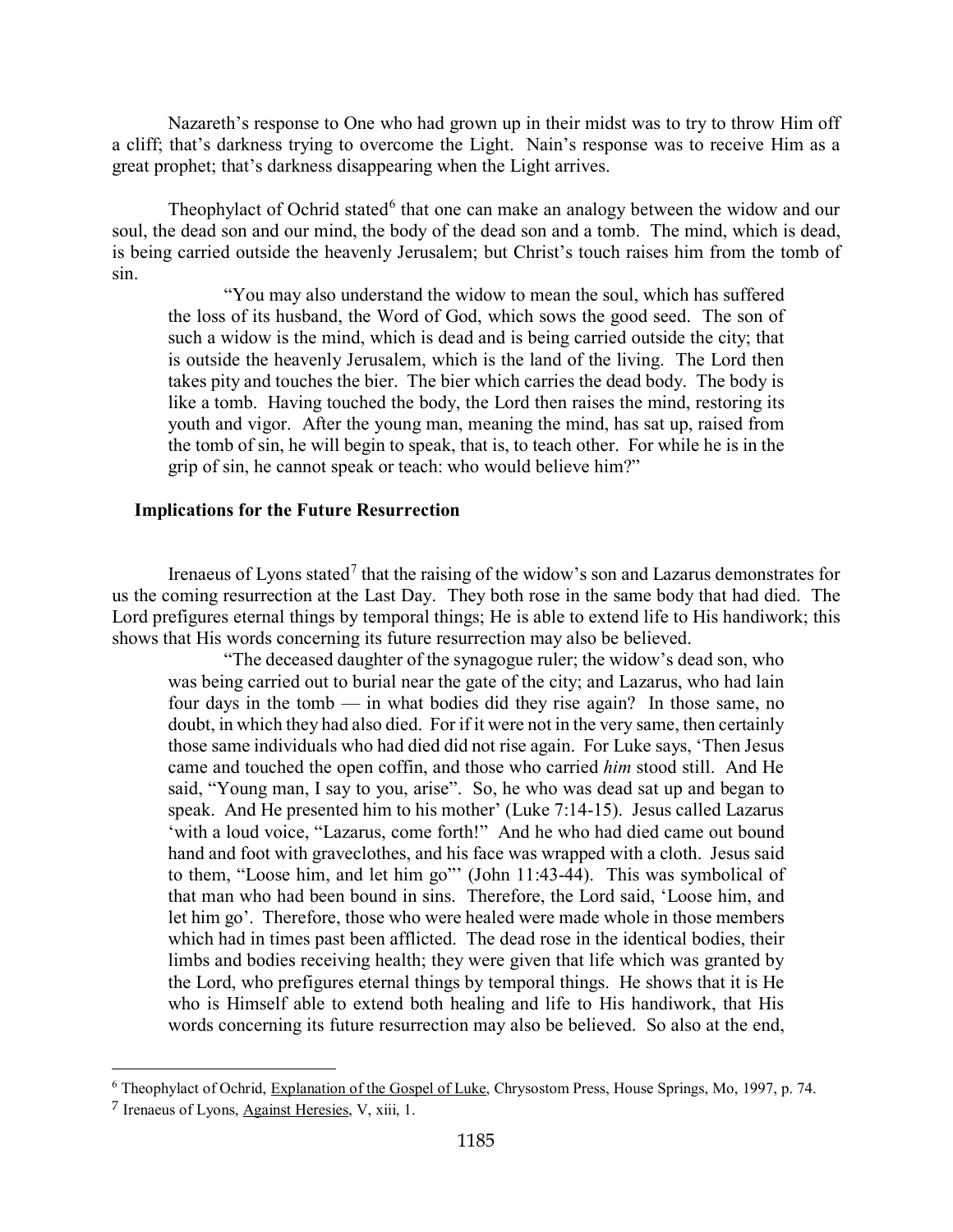when the Lord utters His voice 'by the last trumpet' (1 Corinthians 15:52), the dead shall be raised, as He Himself declares: 'The hour is coming in which all who are in the graves will hear His voice and come forth -- those who have done good, to the resurrection of life, and those who have done evil, to the resurrection of condemnation" (John 5:28-29).

Cyril of Alexandria stated $8$  that the three people that Christ raised from the dead: the widow's son, Jairus' daughter and Lazarus, are a pledge of the hope prepared for us of a resurrection of the dead.

"The prophets proclaimed the truth of the Resurrection before. 'Your dead shall live; *together with* my dead body they shall arise. Awake and sing, you who dwell in dust; for your dew *is like* the dew of herbs, and the earth shall cast out the dead' (Isaiah 26:19). By dew, he means the life-giving operation of Christ, which is by the instrumentality of the Holy Spirit. David bears witness, thus speaking concerning them in words addressed to God, the savior of us all. 'You hide Your face, they are troubled; You take away their breath, they die and return to their dust. You send forth Your Spirit, they are created; and You renew the face of the earth' (Psalm 104:29-30). It was by reason of Adam's transgression of the commandment that we, having our faces turned away from God, returned to our dust. For the sentence God upon human nature was, 'Dust you *are,* and to dust you shall return' (Genesis 3:19). But at the time of the consummation of this world, the face of the earth shall be renewed; for God the Father by the Son in the Spirit will give life to all those who are laid within it.

One might note that there is a difference between resuscitation and resurrection. The widow's son in Nain was resuscitated; eventually he would die again. The same is true of other recorded cases in the Scripture: Jairus' daughter (Luke 8:41-56), Lazarus (John 11:38-46), many saints at Jesus' crucifixion (Matthew 27:51), Tabitha raised by Peter (Acts 9:36), Jonah raised by Elijah (1 Kings 17:17-24) and even the dead man who touched Elisha's bones (2 Kings 13:20-21).

The resurrection of the Son of God was different from all these. He rose, never to die again (Romans 6:9). His appearance in His resurrected body looked different in some way, yet He was still recognizable (John 21:12). His body was still flesh and bones, and He ate food in their presence (Luke 24:39-43). Yet His resurrected body passed through solid walls and appeared to His disciples when they were huddled behind locked doors (John 20:19).

Those who are raised by the Son of God at the Second Coming will be like Him. There will be a transfiguration where "the righteous will shine forth as the sun in the kingdom of their Father" (Matthew 13:43, Daniel 12:3). These will never die again either "but have passed from death to life" (John 5:24). May we all be found worthy of this resurrection and thus avoid the second death (Revelation 20:14).

Cyril of Alexandria concluded<sup>[9](#page-5-1)</sup> by saying that while death has brought corruption and old age to men, Christ will renew everything at the Second Coming.

<span id="page-5-0"></span><sup>8</sup> Cyril of Alexandria, Commentary on Luke, Studion Publishers, 1983, p. 154.

<span id="page-5-1"></span><sup>&</sup>lt;sup>9</sup> Cyril of Alexandria, Commentary on Luke, Studion Publishers, 1983, p. 154.